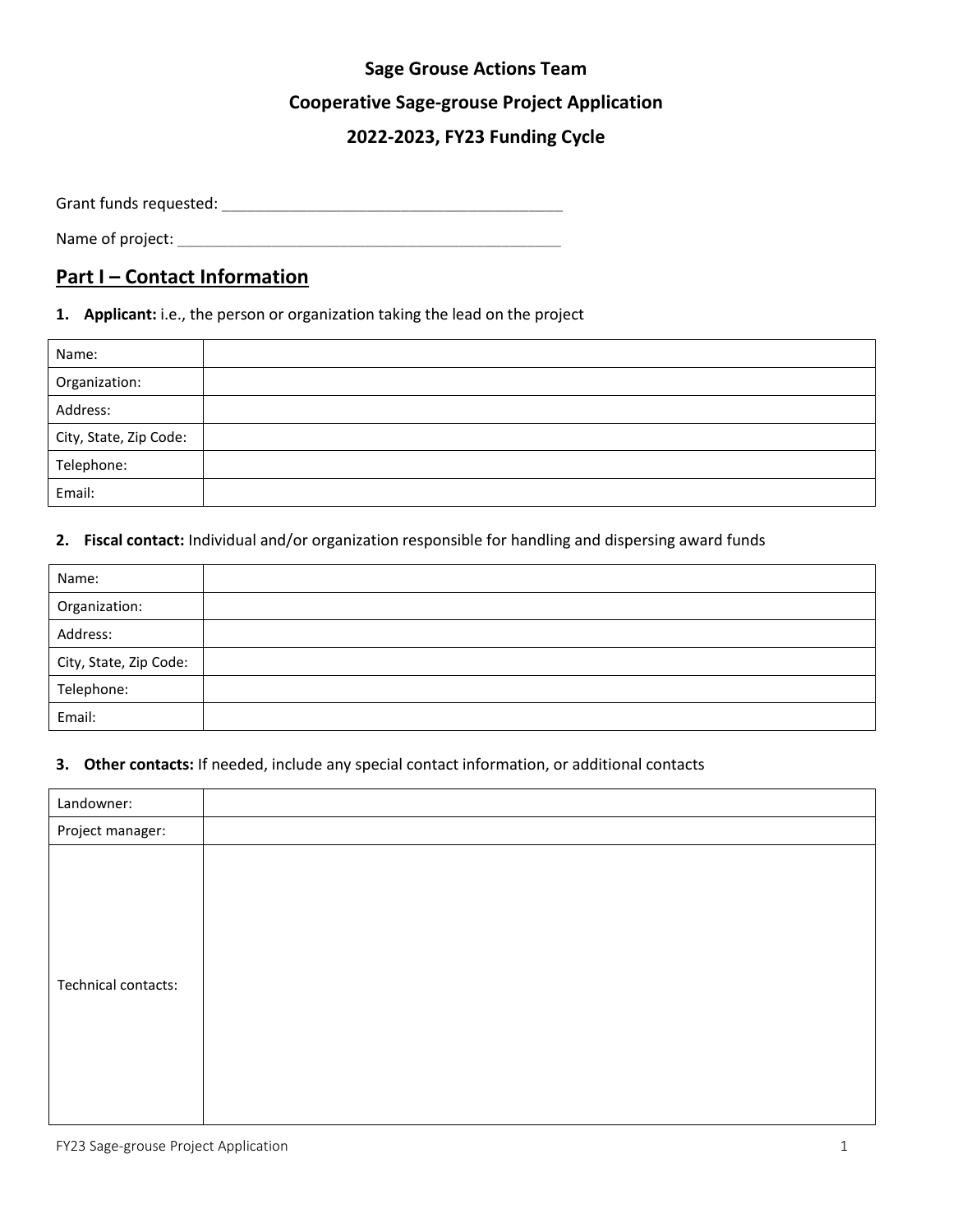# **Part II – Project Overview**

**1. Project location:** County, Sage-grouse Conservation Area (Desert, Mountain Valley, Southern, West Owyhee), Sagegrouse Habitat Management Zone (Priority, Important, General), township range, section, latitude/longitude with datum or UTM coordinates with datum and UTM zone, land ownership). Include a shapefile or pin with application.

| Single/Multiple Sites:                                                                  | Single Site<br><b>Multiple Sites</b> |                               |                      |             |
|-----------------------------------------------------------------------------------------|--------------------------------------|-------------------------------|----------------------|-------------|
| County:                                                                                 |                                      |                               |                      |             |
| Sage-grouse Conservation Area:                                                          | Desert                               | Mountain Valley               | Southern             | West Owyhee |
| Sage-grouse Habitat Mgmt. Area:                                                         |                                      | Core (Priority) mportant      | General              |             |
| Latitude/longitude or UTM with datum:                                                   |                                      |                               |                      |             |
| Ownership: select multiple if applicable,<br>for federal specify (e.g. BLM, USFS, etc.) | $\Box$ Private<br>$\Box$ Federal     | $\Box$ State<br>$\Box$ Tribal | For federal specify: |             |

**2. Narrative:** Where is your project located? How does it fit in with the larger landscape? What other actions are occurring that your project complements (BOSH, Cheatgrass Challenge, Stream Restoration, etc.)? How does your project address regional, state, and local priorities? What partners are involved and how are they involved? Explain current conditions on the site, describe what the site is like before the project.

**3. Problem:** What threat/s to sage-grouse are being identified and addressed?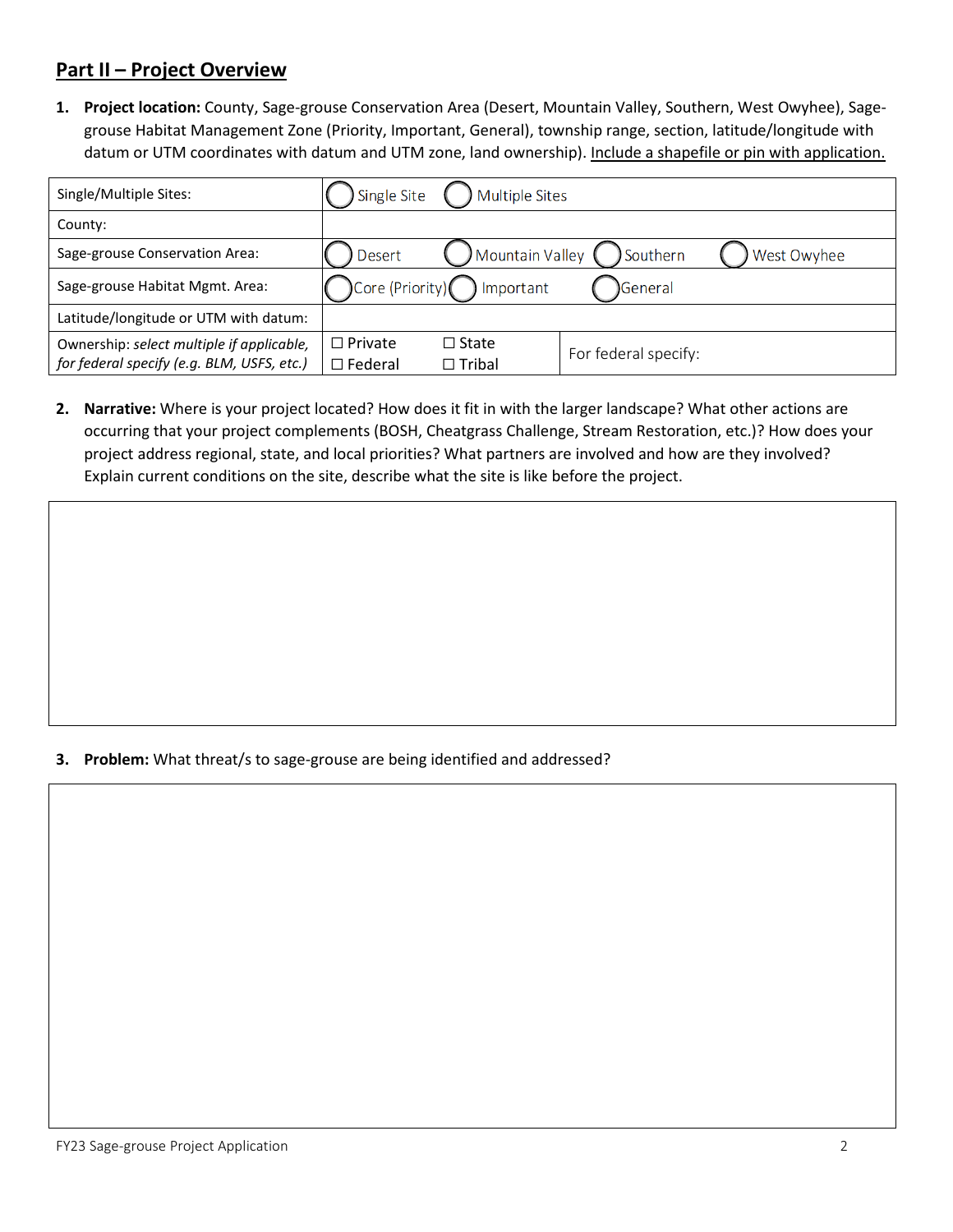**4. Solution:** How will the problem/conditions be addressed? What are the objectives, methods used, total acres treated, amount/type of project treatments installed, etc. The objectives should be measureable. How will the project benefit sage-grouse? For Juniper Projects: How will you deal with the slash after treatment? For Projects that involve burning: How will you deal with noxious weeds/invasive species? Will you need to seed after treating invasive annual grasses?

### **5. Project Timeline (Project funds awarded must be utilized by June 30, 2023)**

Start date: mm/dd/yyyy End Date: mm/dd/yyyy

What is the proposed project schedule? Elaborate below on the details and order for each step of your project.

#### **6. Permits**

| Are permits needed for the project<br>and can they be completed before<br>the project start date? | Yes | <b>No</b> | N/A |
|---------------------------------------------------------------------------------------------------|-----|-----------|-----|
| List what permits are needed:                                                                     |     |           |     |
|                                                                                                   |     |           |     |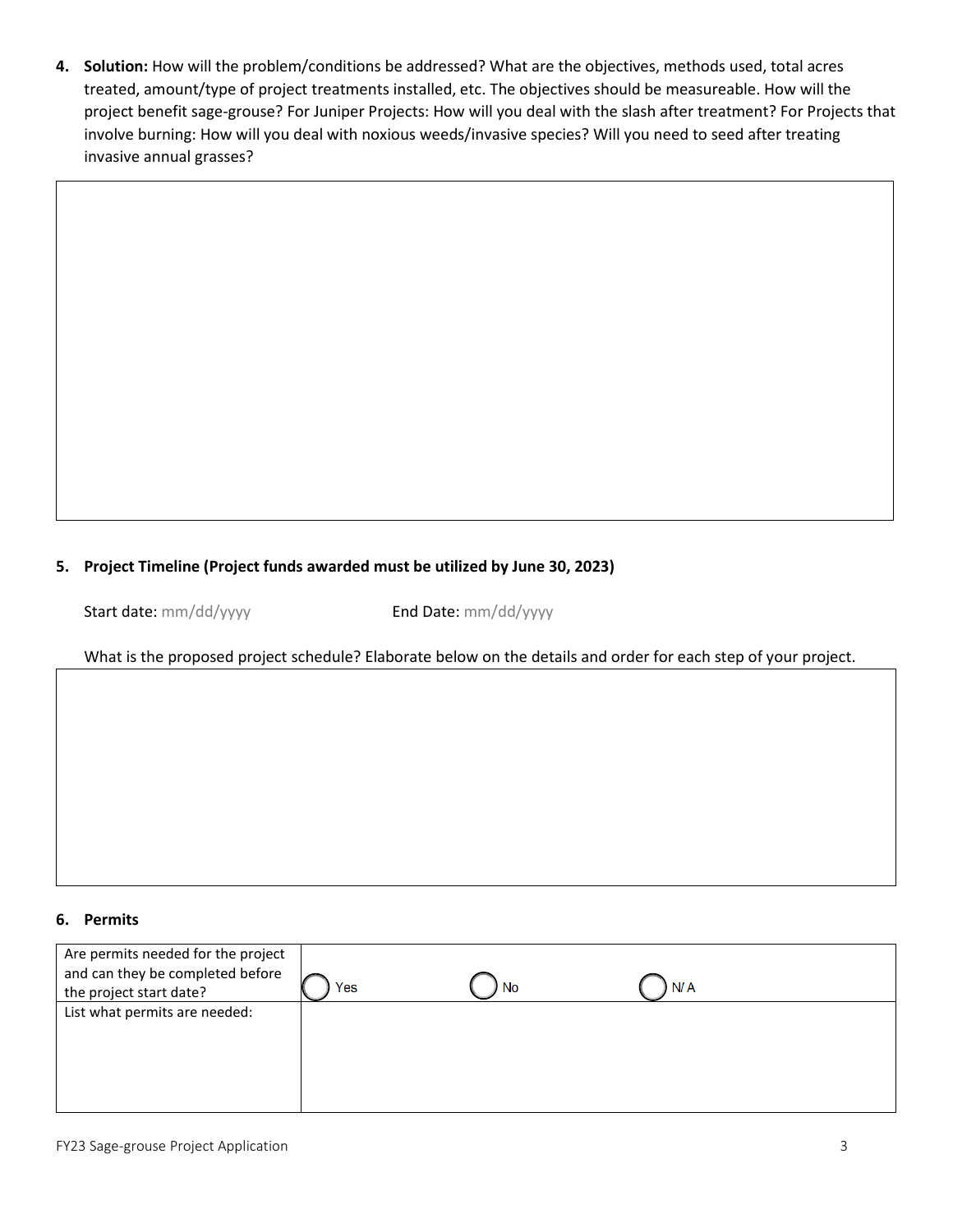#### **7. NEPA**

| Is NEPA needed for this project? | Yes | No   |
|----------------------------------|-----|------|
| Has NEPA been completed?         | Yes | ' No |

#### **8. Maintenance:** Who will maintain the project, what aspects need to be maintained in the future and for how long?

| Who will maintain: | How the project be maintained: | Duration of maintenance: |
|--------------------|--------------------------------|--------------------------|
|                    |                                |                          |
|                    |                                |                          |

### **9. Post-Implementation Monitoring:** If needed, provide additional information on how the project will be monitored to show effectiveness.

| Who will monitor: | How will the project be monitored: photo points, line point, etc.<br>What variables are you monitoring for: i.e. invasive/noxious<br>species establishing/returning, juniper regrowth, seeding<br>establishment/survival, etc.) | Duration of monitoring: |
|-------------------|---------------------------------------------------------------------------------------------------------------------------------------------------------------------------------------------------------------------------------|-------------------------|
|                   |                                                                                                                                                                                                                                 |                         |
|                   |                                                                                                                                                                                                                                 |                         |

#### **10. Year Two Status Report: Who is responsible for submitting the Year Two Status Report?**

| Name:                |                                                                                                                |
|----------------------|----------------------------------------------------------------------------------------------------------------|
| Contact information: |                                                                                                                |
|                      | 11 Technical Accidences Who will was ided to design contained to the maximal Who will also labeled the musical |

**11. Technical Assistance:** Who will provide technical assistance to the project? Who will plan/design the project?

Name: \_\_\_\_\_\_\_\_\_\_\_\_\_\_\_\_\_\_\_\_\_\_\_\_\_\_\_\_\_\_\_\_\_\_\_\_\_\_\_\_\_\_\_\_\_\_\_\_\_\_\_\_\_\_\_\_\_\_\_\_\_\_\_\_\_\_\_\_\_\_\_\_\_\_\_\_\_\_\_\_\_\_\_\_

Contact information: \_\_\_\_\_\_\_\_\_\_\_\_\_\_\_\_\_\_\_\_\_\_\_\_\_\_\_\_\_\_\_\_\_\_\_\_\_\_\_\_\_\_\_\_\_\_\_\_\_\_\_\_\_\_\_\_\_\_\_\_\_\_\_\_\_\_\_\_\_\_\_\_

**12. Project Partners:** Show all anticipated funding sources and indicate the dollar value for cash or in-kind (labor, equipment, fuel, materials, etc.)

| Funding Source: partner and contribution                   | Cash | In-Kind | Total | <b>Match funding</b><br>secured? Yes/No |
|------------------------------------------------------------|------|---------|-------|-----------------------------------------|
| Sage-grouse Actions Team                                   |      |         |       | No<br>Yes                               |
| <b>NRCS</b>                                                |      |         |       | No<br>Yes                               |
| <b>IDFG</b>                                                |      |         |       | No<br>Yes                               |
| <b>USFWS</b>                                               |      |         |       | Yes<br>No                               |
| Landowners                                                 |      |         |       | <b>No</b><br>Yes                        |
| Other:                                                     |      |         |       | Yes<br>-No                              |
| Total estimated funds: add all amounts in far right column |      |         |       |                                         |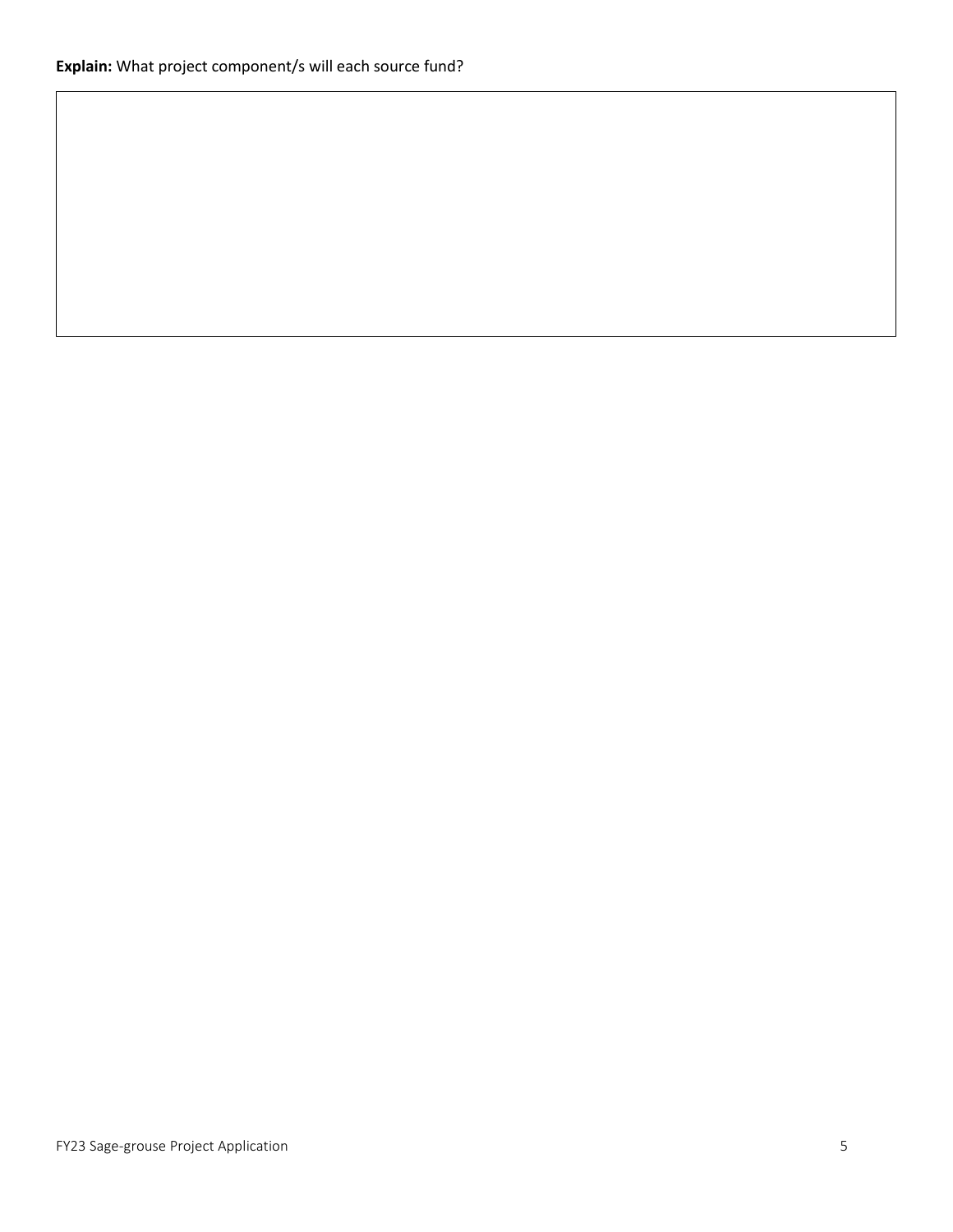| <b>Expense</b><br>Category                                                                                      | No. of<br>units | <b>Unit Cost</b>                                              | Sage-grouse<br><b>Actions Team</b><br><b>Funds</b> | <b>Cost Share:</b><br>In-Kind/Cash<br>(match) | Description: what will be purchased or done,<br>who will provide the item/perform work                                             |  |
|-----------------------------------------------------------------------------------------------------------------|-----------------|---------------------------------------------------------------|----------------------------------------------------|-----------------------------------------------|------------------------------------------------------------------------------------------------------------------------------------|--|
| Contracted Services: labor, supplies, materials and travel to be provided by non-staff for project information. |                 |                                                               |                                                    |                                               |                                                                                                                                    |  |
|                                                                                                                 |                 | \$                                                            | \$                                                 | Ş                                             |                                                                                                                                    |  |
|                                                                                                                 |                 | \$                                                            | \$                                                 | \$                                            |                                                                                                                                    |  |
|                                                                                                                 |                 | \$                                                            | \$                                                 | \$                                            |                                                                                                                                    |  |
|                                                                                                                 |                 | \$                                                            | \$                                                 | \$                                            |                                                                                                                                    |  |
|                                                                                                                 |                 | \$                                                            | \$                                                 | \$                                            |                                                                                                                                    |  |
|                                                                                                                 |                 | \$                                                            | \$                                                 | \$                                            |                                                                                                                                    |  |
|                                                                                                                 |                 | \$                                                            | $\zeta$                                            | \$                                            |                                                                                                                                    |  |
|                                                                                                                 |                 | \$                                                            | \$                                                 | \$                                            |                                                                                                                                    |  |
|                                                                                                                 |                 | \$                                                            | \$                                                 | \$                                            |                                                                                                                                    |  |
|                                                                                                                 |                 | \$                                                            | \$                                                 | \$                                            |                                                                                                                                    |  |
|                                                                                                                 |                 | \$                                                            | \$                                                 | \$                                            |                                                                                                                                    |  |
|                                                                                                                 |                 | \$                                                            | \$                                                 | Ş                                             |                                                                                                                                    |  |
| Subtotal (1)                                                                                                    |                 |                                                               | $\zeta$                                            | \$                                            |                                                                                                                                    |  |
| project. Costs to the Actions Team must be directly related to the implementation of this grant.                |                 |                                                               |                                                    |                                               | Materials and Supplies: refers to items that are purchased by or invoiced to the applicant, and are "used up" in the course of the |  |
|                                                                                                                 |                 | \$                                                            | \$                                                 | \$                                            |                                                                                                                                    |  |
|                                                                                                                 |                 | \$                                                            | \$                                                 | \$                                            |                                                                                                                                    |  |
|                                                                                                                 |                 | \$                                                            | \$                                                 | \$                                            |                                                                                                                                    |  |
|                                                                                                                 |                 | \$                                                            | \$                                                 | \$                                            |                                                                                                                                    |  |
|                                                                                                                 |                 | \$                                                            | \$                                                 | \$                                            |                                                                                                                                    |  |
|                                                                                                                 |                 | \$                                                            | \$                                                 | \$                                            |                                                                                                                                    |  |
|                                                                                                                 |                 | \$                                                            |                                                    | Ş                                             |                                                                                                                                    |  |
|                                                                                                                 |                 |                                                               |                                                    |                                               |                                                                                                                                    |  |
|                                                                                                                 |                 | Subtotal (2)                                                  | $\zeta$                                            | \$                                            |                                                                                                                                    |  |
|                                                                                                                 |                 |                                                               |                                                    |                                               | Other: land use signature costs, project permit costs, small equipment repair, commercial equipment rental.                        |  |
|                                                                                                                 |                 | \$                                                            | \$                                                 | \$                                            |                                                                                                                                    |  |
|                                                                                                                 |                 | \$                                                            | \$                                                 | \$                                            |                                                                                                                                    |  |
| Subtotal (3)                                                                                                    |                 |                                                               | \$                                                 | \$                                            |                                                                                                                                    |  |
|                                                                                                                 |                 | <b>Modified Total Direct Cost (MTDC)</b><br>Add subtotals 1-3 | \$                                                 | \$                                            |                                                                                                                                    |  |
| Grant Administration: not to exceed 10% of MTDC.                                                                |                 |                                                               |                                                    |                                               |                                                                                                                                    |  |
|                                                                                                                 |                 | <b>Grant Administration</b>                                   | $\boldsymbol{\zeta}$                               | \$                                            |                                                                                                                                    |  |
| <b>Project totals</b>                                                                                           |                 |                                                               | \$                                                 | \$                                            |                                                                                                                                    |  |

# **Part III – Project Budget (Use whole numbers, do not include cents)**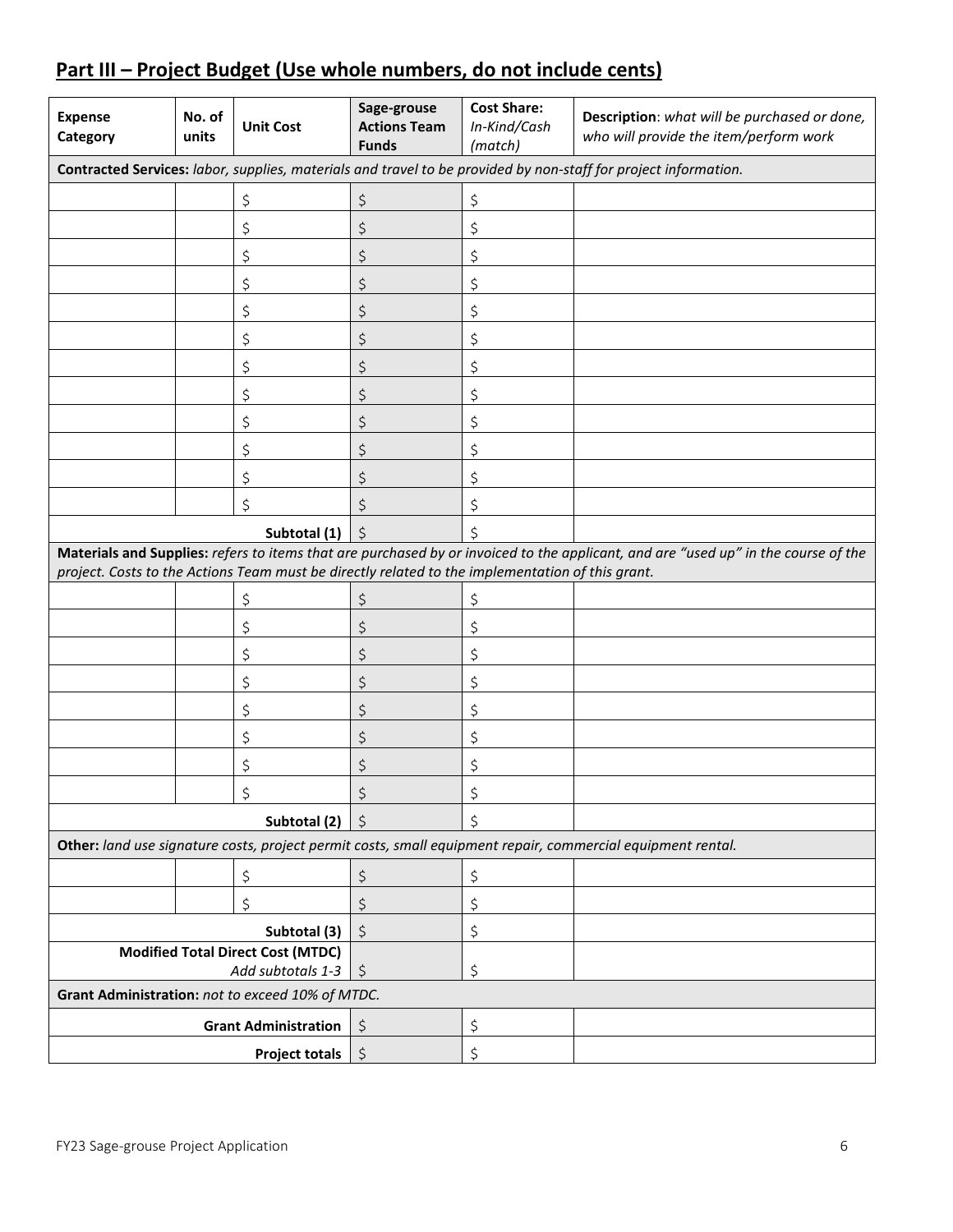We, the undersigned, attest that to the best of our knowledge the information contained in this application is accurate and:

- The project funds awarded will be utilized by June 30, 2023.
- We understand that the submitted application is a matter of public record.

Also, should funding for this project be awarded we understand that:

- We may not incur any project expenses until all designated signatories have signed the OSC grant agreement.
- We will be required to provide proper accounting of project expenses.
- We will be required to provide the necessary and normal maintenance to sustain the value of the project once it is completed.

By their signatures, the landowner(s) attest that they are authorized to sign as landowner, and they agree to provide, upon prior request and at a mutually acceptable time, site access to the applicant or representatives of OSC for a period up to two years following project completion to allow project work to be implemented, monitored and maintained.

| Applicant:    | date: |
|---------------|-------|
|               |       |
| Landowner:    | date: |
|               |       |
| Fiscal agent: | date: |

# **Project checklist:**

- $\Box$  All maps and photos are attached to the application (required)
- ☐ Include a project shapefile or location pin for each project feature (required)
- ☐ Site drawings/diagrams/designs are included in the application submission (if applicable)
- $\Box$  Landowner, applicant, fiscal agent have signed the grant application (required)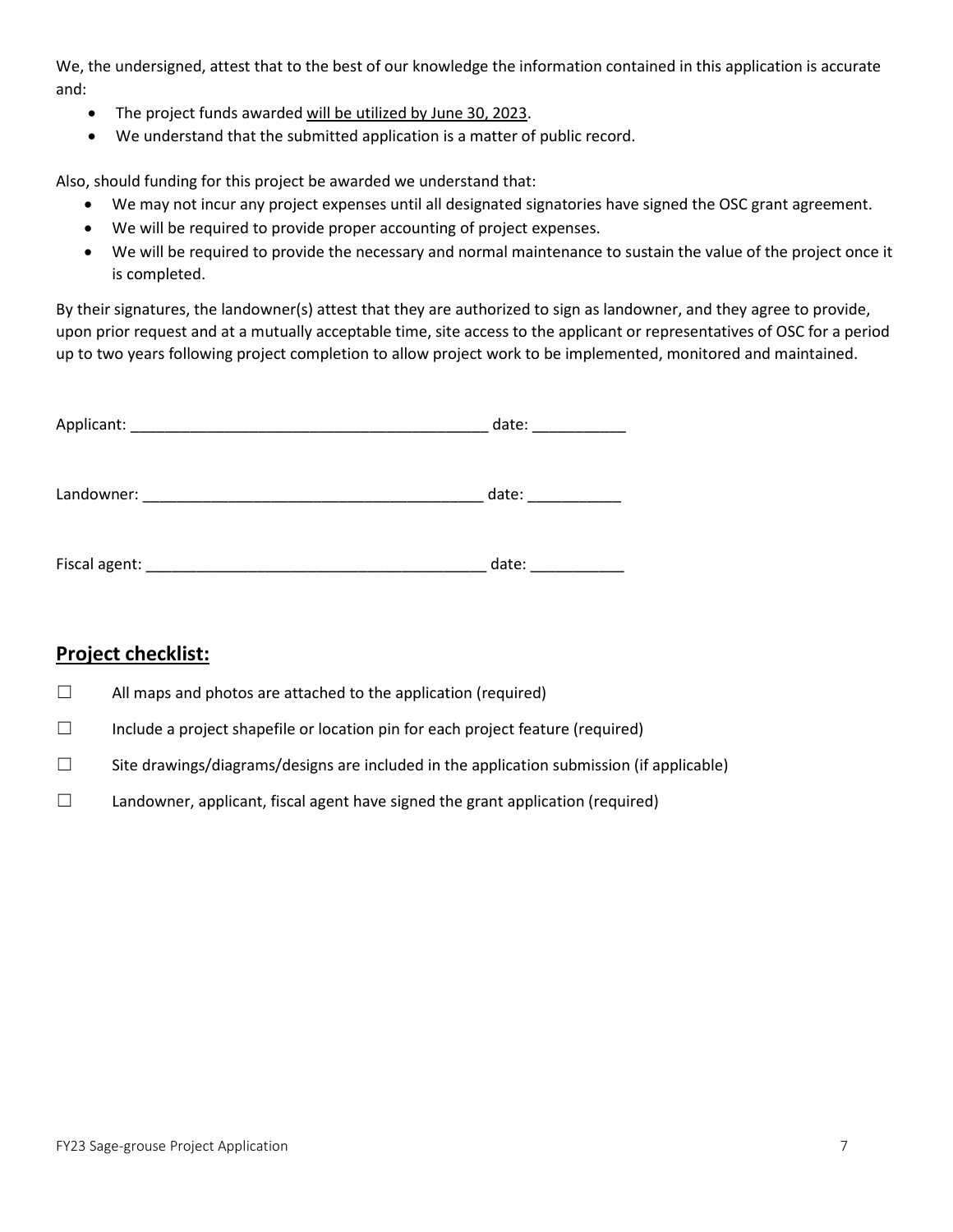# **Sage-Grouse Actions Team Habitat Projects**

# **Grant Application Evaluation Worksheet**

**February 2022** 

Information on where in the application the score will be evaluated according to each question is shown in parentheses. **The Actions Team will review each application provide a score for each question within the range provided in the final column, with a higher score representing a better answer or better location.**

| PROJECT ACTIVITY CRITERIA                                                                                                                                                                                                                                                                                                                           | <b>SCORE BASED ON</b>                                                                                                       |
|-----------------------------------------------------------------------------------------------------------------------------------------------------------------------------------------------------------------------------------------------------------------------------------------------------------------------------------------------------|-----------------------------------------------------------------------------------------------------------------------------|
| (Refer to Part II of the application template for all questions below)                                                                                                                                                                                                                                                                              |                                                                                                                             |
| 1. Does project positively affect Priority, Important, or General<br>sage-grouse habitat? (Part II, 1 & 4)                                                                                                                                                                                                                                          | <b>General - Lower</b><br><b>Important - Higher</b><br>$\bullet$<br><b>Priority - Highest</b>                               |
| 2. Is the project in a Fine Scale area that has been identified in<br>the 2020 GRSG Adaptive Management Team Report? Points<br>will be given if project is an identified project in the 2020 Team<br>Report or is expected to contribute to offsetting the identified<br>the causal factor.<br>Report Located on OSC website Sage-grouse/Management | Not within - Low<br>Yes - High                                                                                              |
| <b>Recommendations, Click here to enter link)</b>                                                                                                                                                                                                                                                                                                   |                                                                                                                             |
| 3. Land ownership (Part II, 1)                                                                                                                                                                                                                                                                                                                      | <b>Federal Land - Low</b><br>State, Tribal, Private - Mid                                                                   |
| (Project components directly affect the ownership)                                                                                                                                                                                                                                                                                                  | More than one - High                                                                                                        |
| 4. The application adequately describes current conditions                                                                                                                                                                                                                                                                                          | <b>Range Depending on Clarity</b>                                                                                           |
| (Part II, 2) (Part II, 3).                                                                                                                                                                                                                                                                                                                          |                                                                                                                             |
| 5. Does the project address primary (wildfire, invasive<br>species), secondary threats to sage-grouse in that<br><b>Conservation Area?</b><br>(Part II, 3)                                                                                                                                                                                          | • Secondary - Low<br>• Primary - High<br>• Wet Meadows - Additional Points<br>• Sagebrush Establishment - Additional Points |
| 6. The application clearly defines the sage-grouse threat(s)<br>and the how the project is expected to minimize the threat(s)                                                                                                                                                                                                                       | <b>Range of Scores Depending on Clarity</b>                                                                                 |
| (Part II, 3 & 4)                                                                                                                                                                                                                                                                                                                                    |                                                                                                                             |
| 7. The project has clearly defined, measurable objectives.                                                                                                                                                                                                                                                                                          | <b>Range of Scores Depending on Clarity</b>                                                                                 |
| 8. The project (a) complements other efforts under way or<br>completed in the surrounding landscape, and (b) addresses<br>local, state, or regional strategic priorities. (Part II, 2)                                                                                                                                                              | <b>Range of Scores Depending on Clarity</b>                                                                                 |